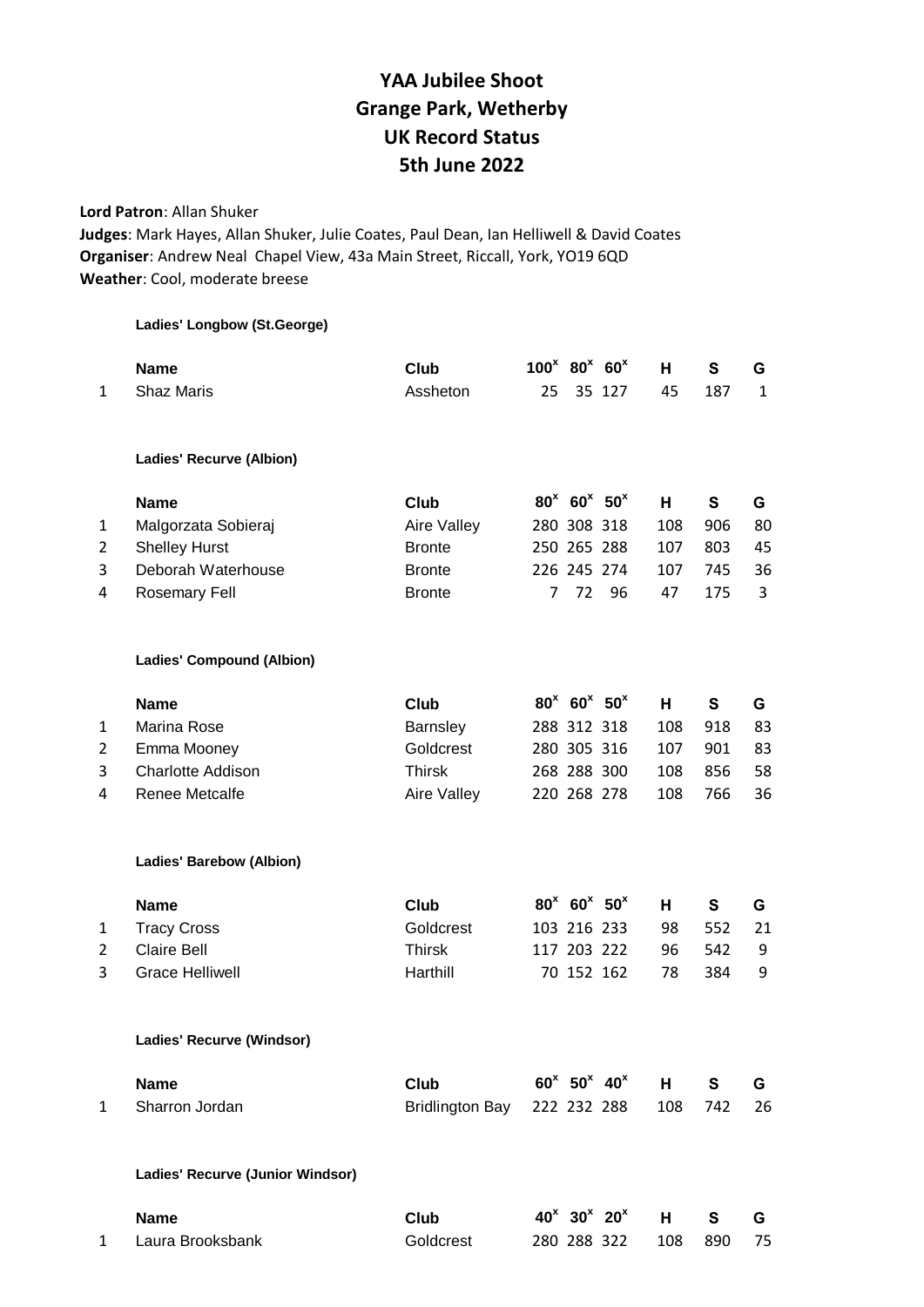## **Gent's Recurve (St.George)**

|                | <b>Name</b>                        | Club                 |     | $100^x$ 80 <sup>x</sup> 60 <sup>x</sup> | н   | $\mathbf{s}$ | G  |           |
|----------------|------------------------------------|----------------------|-----|-----------------------------------------|-----|--------------|----|-----------|
| 1              | David Hunter                       | Assheton             |     | 217 252 284                             | 107 | 753          | 36 |           |
| $\overline{2}$ | <b>Matthew David</b>               | <b>Bronte</b>        |     | 199 252 264                             | 107 | 715          | 29 |           |
| 3              | Jacek Czech                        | Aire Valley          |     | 180 228 276                             | 104 | 684          | 35 |           |
| 4              | Edwin Jones                        | Lethen               |     | 161 238 268                             | 103 | 667          | 21 |           |
| 5              | Ian Metcalfe                       | Aire Valley          |     | 122 198 245                             | 93  | 565          | 16 |           |
| 6              | Mick Winsett                       | Dearne Valley        |     | 131 152 224                             | 97  | 507          | 13 |           |
|                | <b>Gent's Compound (St.George)</b> |                      |     |                                         |     |              |    |           |
|                | <b>Name</b>                        | Club                 |     | $100^x$ 80 <sup>x</sup> 60 <sup>x</sup> | н   | S            | G  |           |
| 1              | Mark Franklin                      | Barnsley             |     | 278 302 322                             | 108 | 902          | 78 |           |
| 2              | Peter Gregory                      | Goldcrest            |     | 288 292 310                             | 108 | 890          | 73 |           |
| 3              | Darren Clarkson                    | Adel                 |     | 205 270 267                             | 106 | 742          | 33 |           |
|                | <b>Retired</b>                     |                      |     |                                         |     |              |    |           |
|                | John Fell                          | <b>Bronte</b>        | 209 | 79                                      | 46  | 288          | 8  | $[4$ doz] |
|                | <b>Gent's Longbow (St.George)</b>  |                      |     |                                         |     |              |    |           |
|                | <b>Name</b>                        | Club                 |     | $100^x$ 80 <sup>x</sup> 60 <sup>x</sup> | н   | $\mathbf s$  | G  |           |
| 1              | Hamish Freeman                     | Assheton             |     | 73 125 155                              | 83  | 353          | 3  |           |
| 2              | <b>Patrick Revell</b>              | <b>All Abilities</b> | 45  | 95 160                                  | 68  | 300          | 1  |           |
| 3              | David Whitham                      | <b>White Rose</b>    | 9   | 80 151                                  | 50  | 240          | 5  |           |
|                | <b>Gent's Barebow (St.George)</b>  |                      |     |                                         |     |              |    |           |
|                | <b>Name</b>                        | Club                 |     | $100^x$ 80 <sup>x</sup> 60 <sup>x</sup> | н   | $\mathbf{s}$ | G  |           |
| 1              | Alan Driffield                     | Panda                |     | 100 204 250                             | 98  | 554          | 25 |           |
| 2              | Craig Lulek                        | Goldcrest            |     | 72 103 136                              | 79  | 311          | 4  |           |
| 3              | <b>Terry Finnegan</b>              | Assheton             | 33  | 44<br>93                                | 48  | 170          | 4  |           |
|                | <b>Gent's Compound (Albion)</b>    |                      |     |                                         |     |              |    |           |
|                | <b>Name</b>                        | <b>Club</b>          |     | $80^x$ 60 <sup>x</sup> 50 <sup>x</sup>  | н   | S            | G  |           |
| $\mathbf{1}$   | Gordon Addison                     | <b>Thirsk</b>        |     | 272 286 316                             | 108 | 874          | 68 |           |
|                | <b>Gent's Longbow (Albion)</b>     |                      |     |                                         |     |              |    |           |
|                | <b>Name</b>                        | Club                 |     | $80^x$ 60 <sup>x</sup> 50 <sup>x</sup>  | н   | S            | G  |           |
| 1              | <b>Andy Oliver</b>                 | St. George's         | 12  | 48<br>81                                | 41  | 141          | 3  |           |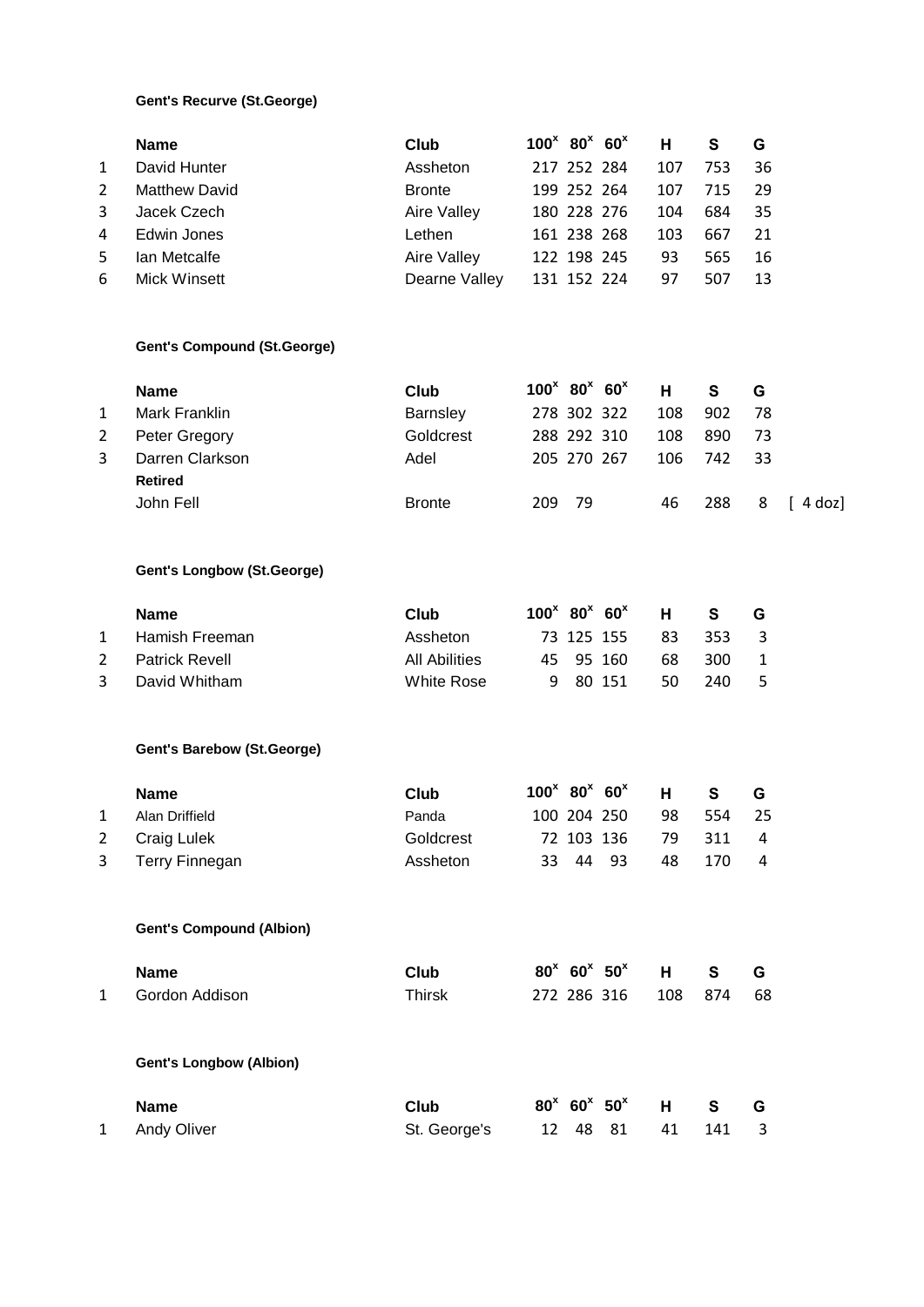|  | Gent's Barebow (Albion) |  |
|--|-------------------------|--|
|--|-------------------------|--|

| <b>Gent's Recurve (Albion)</b><br>$80^{x}$ 60 <sup>x</sup> 50 <sup>x</sup><br>$\mathbf{s}$<br><b>Club</b><br>н<br><b>Name</b><br><b>Gavin Hunt</b><br>York<br>713<br>187 262 264<br>107<br>1<br>Gary Thomas<br>Goldcrest<br>629<br>2<br>177 216 236<br>107<br>Andy Knight<br>56 127 168<br>St. George's<br>79<br>351<br>3<br><b>Gent's Barebow (Windsor)</b><br>$60^x$ 50 <sup>x</sup> 40 <sup>x</sup><br><b>Name</b><br><b>Club</b><br>S<br>н.<br>South Leeds<br><b>Richard Freeman</b><br>172 219 257<br>648<br>94<br>$\mathbf{1}$<br>Girls' U18 Recurve (Windsor)<br>$60^x$ 50 <sup>x</sup> 40 <sup>x</sup><br>S<br><b>Name</b><br><b>Club</b><br>н<br><b>Thirsk</b><br>222 238 256<br>108<br>716<br>Jessica Hardesty Dean<br>1<br>Oliwia Cwienczek<br>Aire Valley<br>605<br>$\overline{2}$<br>138 205 262<br>103<br>Girls' U16 Recurve (Short Windsor)<br>$50^x$ 40 <sup>x</sup> 30 <sup>x</sup><br><b>Name</b><br><b>Club</b><br>S<br>Н.<br>Helen Wood<br><b>Thirsk</b><br>228 280 306<br>108<br>814<br>1<br>Girls' U16 Barebow (Short Windsor)<br>$50^x$ 40 <sup>x</sup> 30 <sup>x</sup><br>S<br><b>Name</b><br>Club<br>H<br>Indigo Zaffino<br>Pennine<br>135 241 258<br>102<br>634<br>1<br>Girls' U14 Recurve (Junior Windsor)<br>$40^{x}$ 30 <sup>x</sup> 20 <sup>x</sup><br><b>Name</b><br><b>Club</b><br>S<br>H.<br>Pennine<br>Hannah Fox<br>300 308 318<br>108<br>926<br>1<br>Emma Hunt<br>York<br>$\overline{2}$<br>257 288 318<br>107<br>863<br>Girls' U14 Barebow (Junior Windsor)<br>$40^x$ 30 <sup>x</sup> 20 <sup>x</sup><br><b>Club</b><br>Н.<br>S<br><b>Name</b><br>Evie Finnegan<br>Assheton<br>260 294 312<br>866<br>108<br>1 | 1<br>$\overline{2}$ | <b>Name</b><br>Kevin Schofield<br><b>Simon Coates</b> | Club<br>South Leeds<br><b>Bronte</b> | $80^{x}$ 60 <sup>x</sup> 50 <sup>x</sup><br>120 150 210<br>75 187 179 | H.<br>94<br>87 | S<br>480<br>441 | G<br>11<br>9 |
|----------------------------------------------------------------------------------------------------------------------------------------------------------------------------------------------------------------------------------------------------------------------------------------------------------------------------------------------------------------------------------------------------------------------------------------------------------------------------------------------------------------------------------------------------------------------------------------------------------------------------------------------------------------------------------------------------------------------------------------------------------------------------------------------------------------------------------------------------------------------------------------------------------------------------------------------------------------------------------------------------------------------------------------------------------------------------------------------------------------------------------------------------------------------------------------------------------------------------------------------------------------------------------------------------------------------------------------------------------------------------------------------------------------------------------------------------------------------------------------------------------------------------------------------------------------------------------------------------------------------------------------------------|---------------------|-------------------------------------------------------|--------------------------------------|-----------------------------------------------------------------------|----------------|-----------------|--------------|
|                                                                                                                                                                                                                                                                                                                                                                                                                                                                                                                                                                                                                                                                                                                                                                                                                                                                                                                                                                                                                                                                                                                                                                                                                                                                                                                                                                                                                                                                                                                                                                                                                                                    |                     |                                                       |                                      |                                                                       |                |                 |              |
|                                                                                                                                                                                                                                                                                                                                                                                                                                                                                                                                                                                                                                                                                                                                                                                                                                                                                                                                                                                                                                                                                                                                                                                                                                                                                                                                                                                                                                                                                                                                                                                                                                                    |                     |                                                       |                                      |                                                                       |                |                 | G            |
|                                                                                                                                                                                                                                                                                                                                                                                                                                                                                                                                                                                                                                                                                                                                                                                                                                                                                                                                                                                                                                                                                                                                                                                                                                                                                                                                                                                                                                                                                                                                                                                                                                                    |                     |                                                       |                                      |                                                                       |                |                 | 23           |
|                                                                                                                                                                                                                                                                                                                                                                                                                                                                                                                                                                                                                                                                                                                                                                                                                                                                                                                                                                                                                                                                                                                                                                                                                                                                                                                                                                                                                                                                                                                                                                                                                                                    |                     |                                                       |                                      |                                                                       |                |                 | 16           |
|                                                                                                                                                                                                                                                                                                                                                                                                                                                                                                                                                                                                                                                                                                                                                                                                                                                                                                                                                                                                                                                                                                                                                                                                                                                                                                                                                                                                                                                                                                                                                                                                                                                    |                     |                                                       |                                      |                                                                       |                |                 | 6            |
|                                                                                                                                                                                                                                                                                                                                                                                                                                                                                                                                                                                                                                                                                                                                                                                                                                                                                                                                                                                                                                                                                                                                                                                                                                                                                                                                                                                                                                                                                                                                                                                                                                                    |                     |                                                       |                                      |                                                                       |                |                 |              |
|                                                                                                                                                                                                                                                                                                                                                                                                                                                                                                                                                                                                                                                                                                                                                                                                                                                                                                                                                                                                                                                                                                                                                                                                                                                                                                                                                                                                                                                                                                                                                                                                                                                    |                     |                                                       |                                      |                                                                       |                |                 | G            |
|                                                                                                                                                                                                                                                                                                                                                                                                                                                                                                                                                                                                                                                                                                                                                                                                                                                                                                                                                                                                                                                                                                                                                                                                                                                                                                                                                                                                                                                                                                                                                                                                                                                    |                     |                                                       |                                      |                                                                       |                |                 | 26           |
|                                                                                                                                                                                                                                                                                                                                                                                                                                                                                                                                                                                                                                                                                                                                                                                                                                                                                                                                                                                                                                                                                                                                                                                                                                                                                                                                                                                                                                                                                                                                                                                                                                                    |                     |                                                       |                                      |                                                                       |                |                 |              |
|                                                                                                                                                                                                                                                                                                                                                                                                                                                                                                                                                                                                                                                                                                                                                                                                                                                                                                                                                                                                                                                                                                                                                                                                                                                                                                                                                                                                                                                                                                                                                                                                                                                    |                     |                                                       |                                      |                                                                       |                |                 | G            |
|                                                                                                                                                                                                                                                                                                                                                                                                                                                                                                                                                                                                                                                                                                                                                                                                                                                                                                                                                                                                                                                                                                                                                                                                                                                                                                                                                                                                                                                                                                                                                                                                                                                    |                     |                                                       |                                      |                                                                       |                |                 | 28           |
|                                                                                                                                                                                                                                                                                                                                                                                                                                                                                                                                                                                                                                                                                                                                                                                                                                                                                                                                                                                                                                                                                                                                                                                                                                                                                                                                                                                                                                                                                                                                                                                                                                                    |                     |                                                       |                                      |                                                                       |                |                 | 21           |
|                                                                                                                                                                                                                                                                                                                                                                                                                                                                                                                                                                                                                                                                                                                                                                                                                                                                                                                                                                                                                                                                                                                                                                                                                                                                                                                                                                                                                                                                                                                                                                                                                                                    |                     |                                                       |                                      |                                                                       |                |                 |              |
|                                                                                                                                                                                                                                                                                                                                                                                                                                                                                                                                                                                                                                                                                                                                                                                                                                                                                                                                                                                                                                                                                                                                                                                                                                                                                                                                                                                                                                                                                                                                                                                                                                                    |                     |                                                       |                                      |                                                                       |                |                 | G            |
|                                                                                                                                                                                                                                                                                                                                                                                                                                                                                                                                                                                                                                                                                                                                                                                                                                                                                                                                                                                                                                                                                                                                                                                                                                                                                                                                                                                                                                                                                                                                                                                                                                                    |                     |                                                       |                                      |                                                                       |                |                 | 53           |
|                                                                                                                                                                                                                                                                                                                                                                                                                                                                                                                                                                                                                                                                                                                                                                                                                                                                                                                                                                                                                                                                                                                                                                                                                                                                                                                                                                                                                                                                                                                                                                                                                                                    |                     |                                                       |                                      |                                                                       |                |                 |              |
|                                                                                                                                                                                                                                                                                                                                                                                                                                                                                                                                                                                                                                                                                                                                                                                                                                                                                                                                                                                                                                                                                                                                                                                                                                                                                                                                                                                                                                                                                                                                                                                                                                                    |                     |                                                       |                                      |                                                                       |                |                 | G            |
|                                                                                                                                                                                                                                                                                                                                                                                                                                                                                                                                                                                                                                                                                                                                                                                                                                                                                                                                                                                                                                                                                                                                                                                                                                                                                                                                                                                                                                                                                                                                                                                                                                                    |                     |                                                       |                                      |                                                                       |                |                 | 23           |
|                                                                                                                                                                                                                                                                                                                                                                                                                                                                                                                                                                                                                                                                                                                                                                                                                                                                                                                                                                                                                                                                                                                                                                                                                                                                                                                                                                                                                                                                                                                                                                                                                                                    |                     |                                                       |                                      |                                                                       |                |                 |              |
|                                                                                                                                                                                                                                                                                                                                                                                                                                                                                                                                                                                                                                                                                                                                                                                                                                                                                                                                                                                                                                                                                                                                                                                                                                                                                                                                                                                                                                                                                                                                                                                                                                                    |                     |                                                       |                                      |                                                                       |                |                 | G            |
|                                                                                                                                                                                                                                                                                                                                                                                                                                                                                                                                                                                                                                                                                                                                                                                                                                                                                                                                                                                                                                                                                                                                                                                                                                                                                                                                                                                                                                                                                                                                                                                                                                                    |                     |                                                       |                                      |                                                                       |                |                 | 86           |
|                                                                                                                                                                                                                                                                                                                                                                                                                                                                                                                                                                                                                                                                                                                                                                                                                                                                                                                                                                                                                                                                                                                                                                                                                                                                                                                                                                                                                                                                                                                                                                                                                                                    |                     |                                                       |                                      |                                                                       |                |                 | 67           |
|                                                                                                                                                                                                                                                                                                                                                                                                                                                                                                                                                                                                                                                                                                                                                                                                                                                                                                                                                                                                                                                                                                                                                                                                                                                                                                                                                                                                                                                                                                                                                                                                                                                    |                     |                                                       |                                      |                                                                       |                |                 |              |
|                                                                                                                                                                                                                                                                                                                                                                                                                                                                                                                                                                                                                                                                                                                                                                                                                                                                                                                                                                                                                                                                                                                                                                                                                                                                                                                                                                                                                                                                                                                                                                                                                                                    |                     |                                                       |                                      |                                                                       |                |                 | G            |
|                                                                                                                                                                                                                                                                                                                                                                                                                                                                                                                                                                                                                                                                                                                                                                                                                                                                                                                                                                                                                                                                                                                                                                                                                                                                                                                                                                                                                                                                                                                                                                                                                                                    |                     |                                                       |                                      |                                                                       |                |                 | 63           |